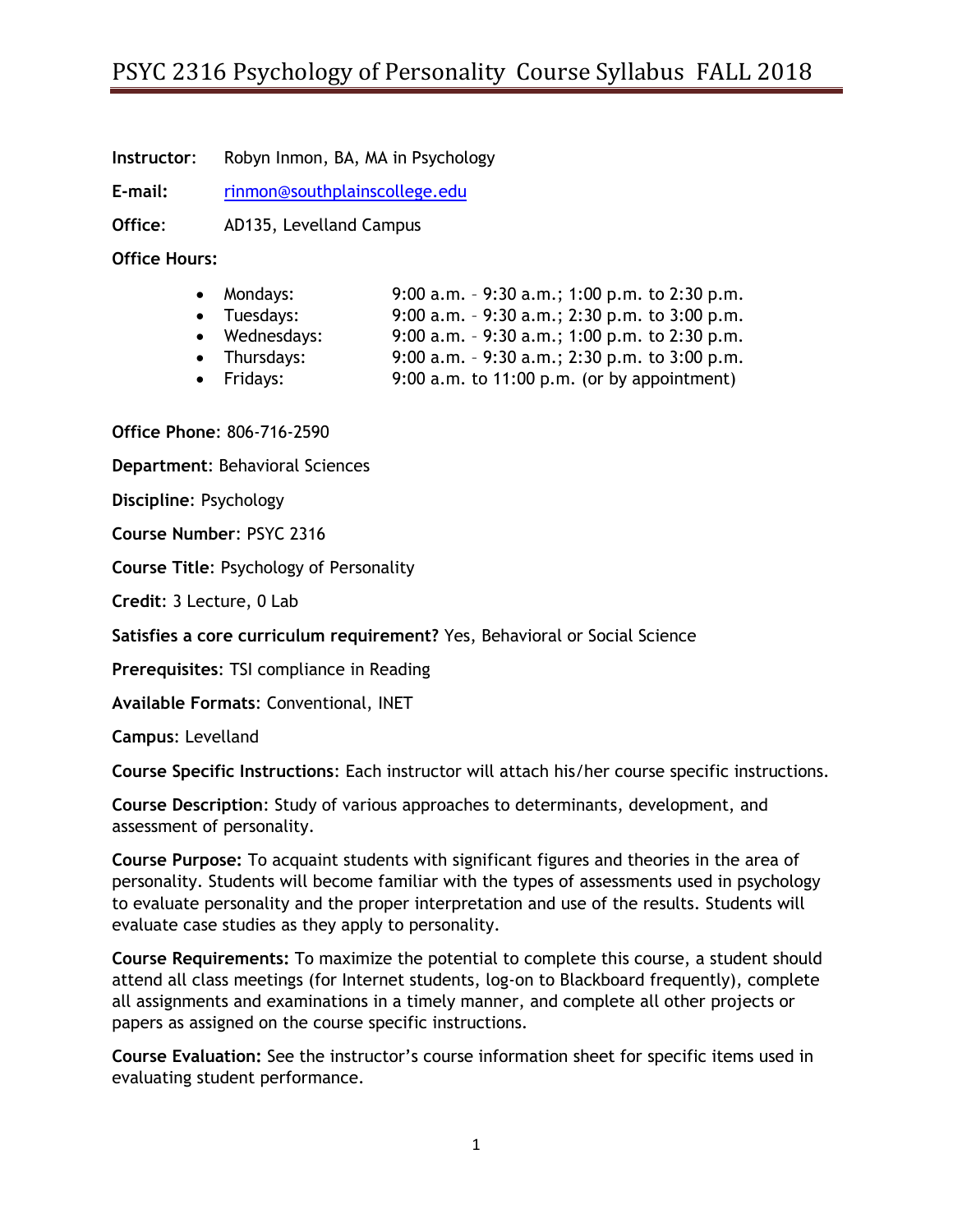# PSYC 2316 Psychology of Personality Course Syllabus FALL 2018

**Attendance Policy:** For an internet course, attendance is determined by a student's participation in assignments, discussions, and/or exams, all of which are accessed through the course in BlackBoard. A student may be administratively withdrawn from the course without notice when more than three (3) items of work have been missed or if a student has not logged into the course on Blackboard for 14 consecutive days during which time any work was missed.

Students are officially enrolled in all courses for which they pay tuition and fees at the time of registration. Should a student, for any reason, delay in reporting to a class after official enrollment, absences will be attributed to the student from the first class meeting. For internet courses, the first class meeting is considered the first day of the semester.

Students who enroll in a course but have "Never Attended" by the official census date (in the case of internet classes, this means have not logged into BlackBoard), as reported by the faculty member, will be administratively dropped by the Office of Admissions and Records. A student who does not meet the attendance requirements of a class as stated in the course syllabus and does not officially withdraw from that course by the official census date of the semester, may be administratively withdrawn from that course and receive a grade of "X" or "F" as determined by the instructor. Instructors are responsible for clearly stating their administrative drop policy in the course syllabus, and it is the student's responsibility to be aware of that policy.

It is the student's responsibility to verify administrative drops for excessive absences through MySPC using his or her student online account. If it is determined that a student is awarded financial aid for a class or classes in which the student never attended or participated, the financial aid award will be adjusted in accordance with the classes in which the student did attend/participate and the student will owe any balance resulting from the adjustment.

**Academic Integrity:** The attempt of any student to present as his or her own any work which he or she has not honestly performed is regarded by the faculty and administration as a most serious offense and renders the offender liable to serious consequences, possibly suspension. This policy relates to all forms of cheating and plagiarism. See Instructor's Course Information for additions to the academic integrity policy.

You are expected to do your own work. You may not work with another person to complete your discussions, exams, or any other assignment given as work for the course. You may not copy another student's work and present it as your own. You may not allow another student to copy your work. This is your reminder that any form of cheating will not be tolerated. "Complete honesty is required of the student in the presentation of any and all phases of course work. This applies to quizzes, class exams, final examinations, and daily reports and term papers." - SPC General Catalog, p. 22. If the instructor determines that cheating is occurring or an assignment has been plagiarized the resulting grade will be zero for that assignment. A second offense will result in failure of the course.

**Student Conduct:** A high standard of conduct is expected of all students. Students are subject to federal, state and local laws, as well as South Plains College rules and regulations.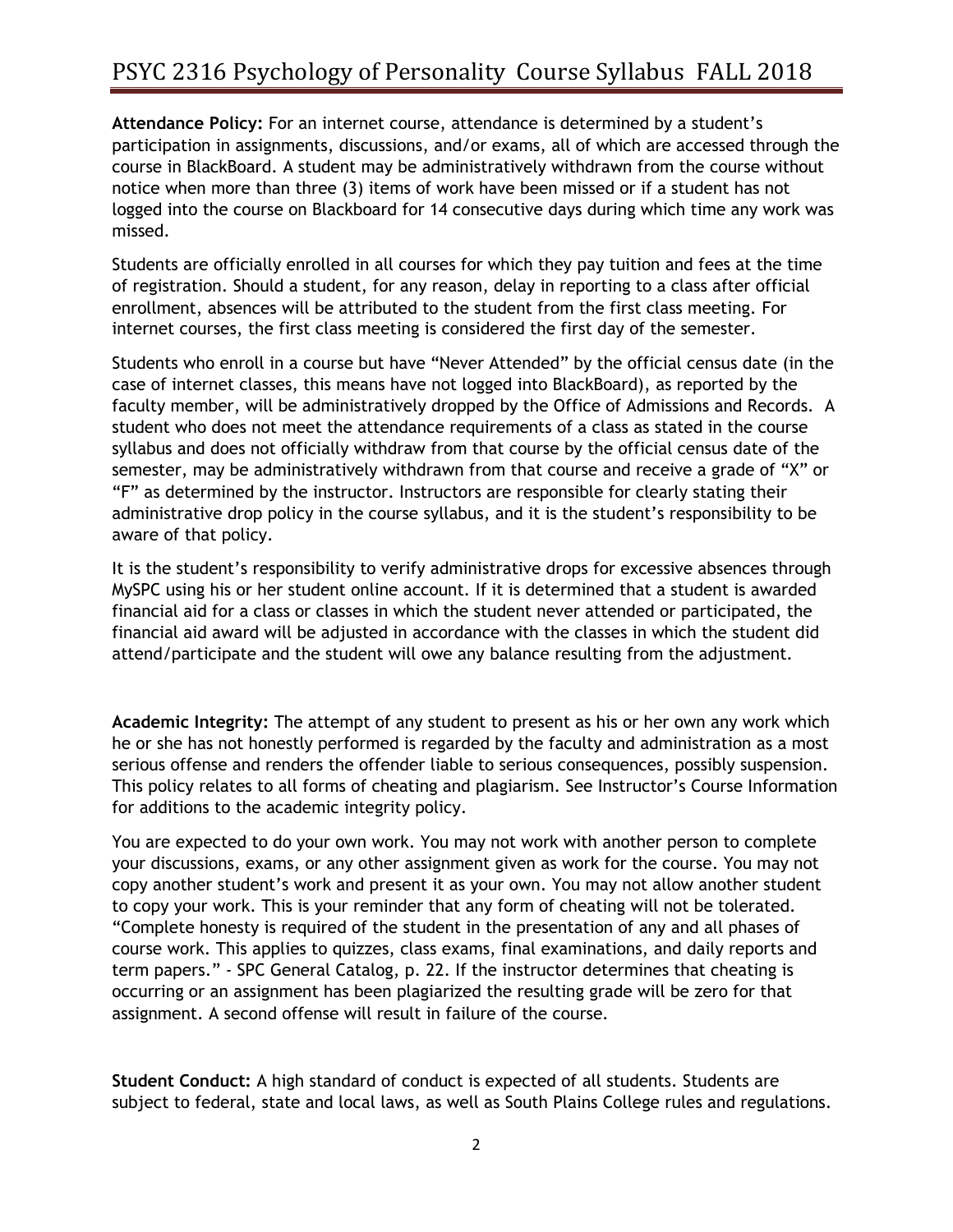# PSYC 2316 Psychology of Personality Course Syllabus FALL 2018

Any student who fails to perform according to expected standards may be asked to withdraw. Failure to comply with lawful direction of a classroom teacher relative to maintaining good order is considered misconduct on the part of the student. Repeated violations of disrupting a class may result in the student being dropped from that course (See Catalog/Student Guide for full policy). See Instructor's Course Information for additional policies related to student conduct.

**Appeal Process**: The process of appeal is outlined in the college catalog. Basically you would need to talk to the instructor, the department chair, and then the dean if the problem is not resolved. Be sure to always start with your instructor.

**Diversity & Equal Rights:** South Plains College does not discriminate on the basis of race, color, national origin, sex, disability or age in its programs and activities. The following person has been designated to handle inquiries regarding the non-discrimination policies: Vice President of Student Affairs.

All students are entitled to equal rights under the affirmative action and equal opportunity laws. Students are also protected against unjust or biased academic evaluation, but at the same time, they are responsible for maintaining standards of academic performance established for each course in which they are enrolled. (See Catalog/Student Guide for full definitions and policies)

**ADA Statement:** Students with disabilities, including but not limited to physical, psychiatric, or learning disabilities, who wish to request accommodations in this class should notify the Disability Services Office early in the semester so that the appropriate arrangements may be made. In accordance with federal law, a student requesting accommodations must provide acceptable documentation of his/her disability to the Disability Services Office. For more information, call or visit the Disability Services Office at Levelland Student Health & Wellness Center 806-716-2577, Reese Center (also covers ATC) Building 8: 806-716-4675, Plainview Center Main Office: 806-716-4302 or 806-296-9611, or the Health and Wellness main number at 806-716-2529.

## **Student Learning Outcomes:**

Students who have completed this course will be expected to:

- 1. Identify and understand the major theories of personality
- 2. Be able to describe the various issues of personality and how personality is studied and assessed.
- 3. Define personality and discuss applications of the various personality theories.

#### **Guidelines for Classroom Behavior:**

I would like to welcome all students into an environment that creates a sense of community, pride, courtesy, and respect; we are all here to work cooperatively and to learn together. In order to create a smooth and harmonious learning community, please make every attempt to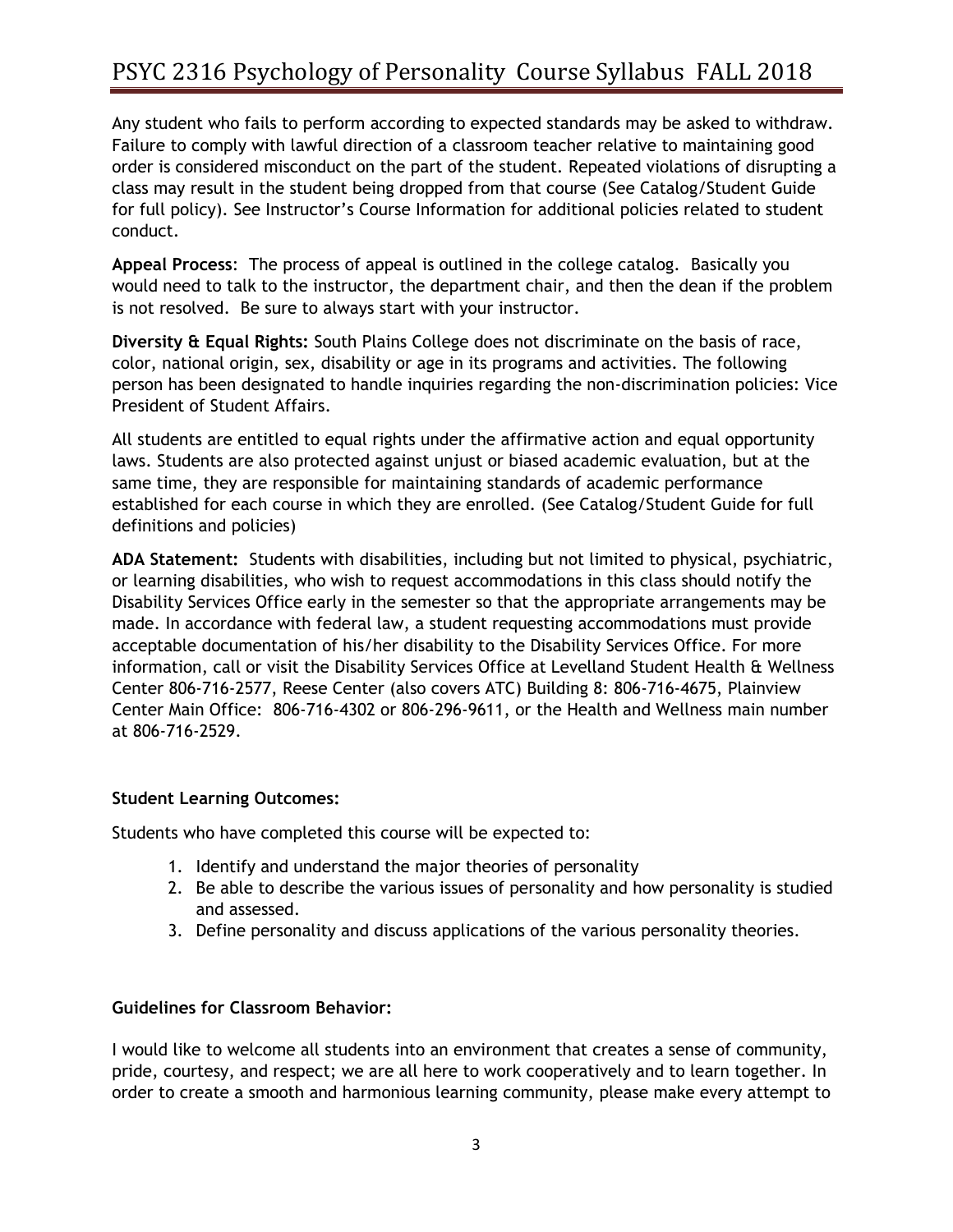have an online presence, to responds to posts, and to stay up-to-date with assignments and materials.

If you are absent from the virtual classroom for an extended period of time (several days), you are responsible for all material covered, for announcements made or emails sent in your absence, and for acquiring any material that may have been distributed. This is why it is very important to check your emails and blackboard regularly.

In addition, please use common courtesy when responding to your fellow classmate's discussion boards. Failure to adhere to these guidelines could result in dire consequences. For additional information on student misconduct refer to pages 11-15 of the Student Guide. Failure to abide by policies may result in expulsion from the class and a grade of "F" for the semester. As you can see, simple norms of courtesy should be sufficient to have our class run in the best interest of all of us. Thank you in advance for your cooperation.

## **Grading Policy:**

### **1) Discussions (38%)**

Assigned readings are to be completed prior to any online discussions. You will need to be involved in the online discussion threads in order to satisfy the requirements of the course. Students who fail to participate fully (both an original post and a response post) for three (3) discussion posts will be administratively withdrawn from the course.

For each discussion, you will receive instructions on the topic and details of what should be included in your post. Discussions may be based on readings, case studies, and/or an assessment that you will complete and discuss your results. You will need to **Start a Thread** for each discussion before you will see any of your classmates' posts. I recommend that you type your post in a Word document first, proofread it for spelling, grammar, or other errors, then copy (control C) and paste (control V) what you have written into the submission window.

There are two parts to the discussions: for all discussion assignments you will post *at least a 250 word post* on a particular topic AND respond with *at least a 250 word response* to one post by a fellow student. You will not be given credit for postings that do not meet the minimum requirement for length. In your response post, *do not just repeat what was stated in the original post*. Add to what was previously stated with more information, your opinion or experience, or something meaningful, showing that you have thought about the topic. Sentences like "I agree with this," or "That is interesting," will not be counted toward the 250 word requirement.

To help you do the best you can, I am giving you a grading rubric for the discussion postings and replies:

- **Original Post:**
	- o A **10-15 point post** has: thoughtful commentary that specifically includes references and/or discussion to the reading, video or other material; personal connections when relevant; introduces new ideas and questions; and/or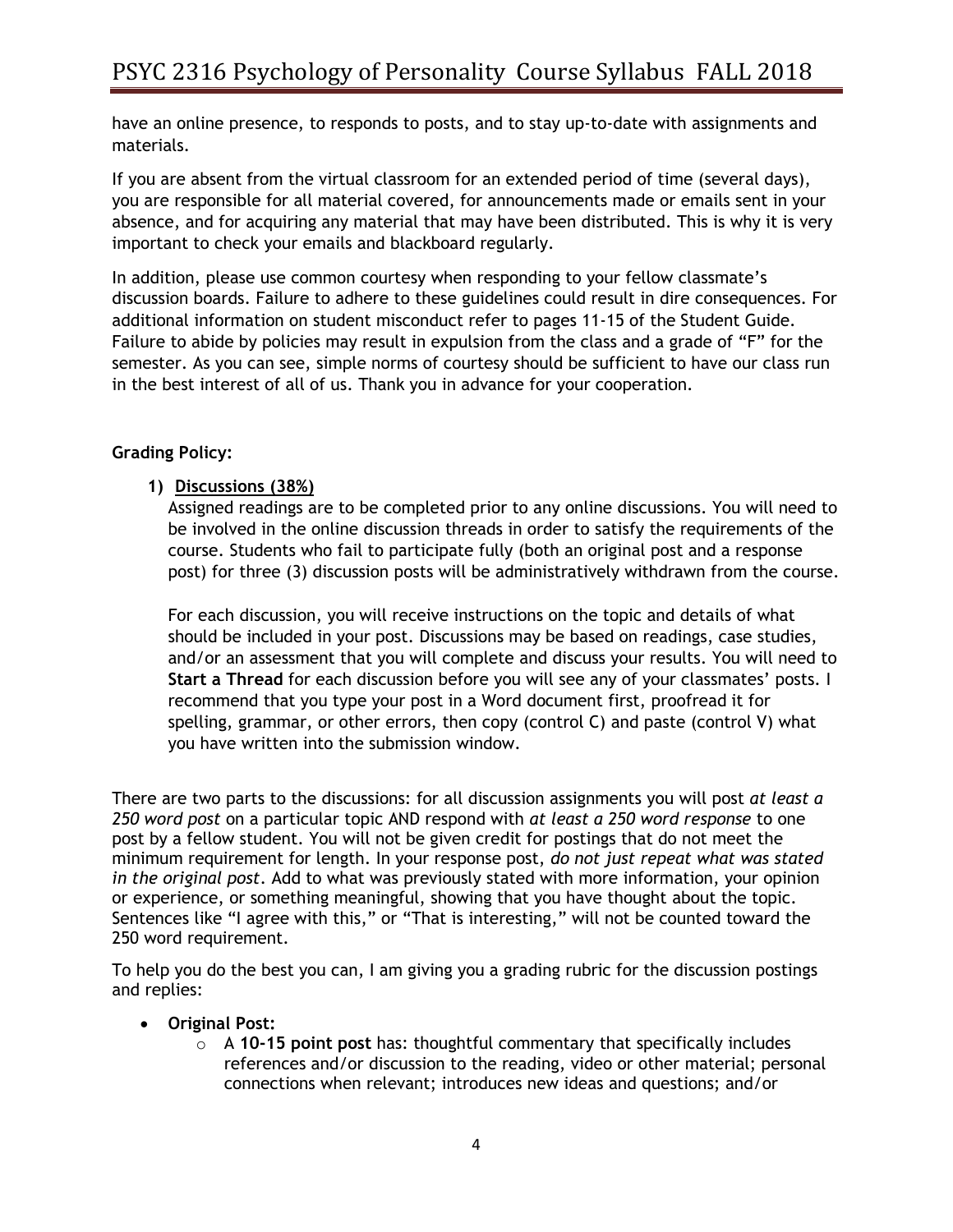thoroughly addresses the topic; includes at least the minimum number of words.

- o A **5-9 point post** has: reference to some type of course material; some personal reference but may not clearly connect to the course material or topic; did not thoroughly address the topic; includes at least the minimum number words.
- o A **0-4 point post** has: incorrect or partial posts; no reference to relevant material; irrelevant ideas; does not meet the minimum number of words; is repetitious; no post.

\*Note: Post one and only one original post. If you submit a post that contains no content, do not submit another original post. If you submit a post before writing all you planned, do not submit another original post. If after submitting an original post you read your classmate's post and realize you wrote about the wrong topic or did not fully address all that was asked in the instructions, do not submit another original post. In other words, you have one and only one opportunity to submit an original post, so make sure you are completely satisfied with what you wrote prior to submitting. The first post that appears for each discussion is the one that will be graded.

- **Replies:**
	- o A **10-15 point reply** is a reply that: explicitly references ideas in the post; gives personal commentary in a constructive way; may correct an incorrect posting in a respectful way; elaborates on the ideas and questions posed in the original post; reflects a good understanding of the course material; and/or brings up course material that the original post did not include but was relevant; includes at least the minimum number of words.
	- o A **5-10 point reply** is a reply that: briefly elaborates on the ideas and questions posed in the original post; is a personal response that may or may not clearly tie to the original post but somewhat relevant; includes at least the minimum number of words.
	- o A **0 point reply** is a reply that: includes brief encouragement; is a statement of agreement or disagreement; is an unclear or offensive response; does not meet the minimum word requirement; no reply.

**Points will also be taken off for incorrect spelling, punctuation, capitalization, and grammar.** Do not write like you do when texting or messaging. You need to use correct Standard English in all of your writing.

## **2) Exams (62%)**

There will be five exams over the perspectives covered in the course. Exams will consist of multiple-choice items acquired from the readings, assessments, discussions, and any other material provided for each perspective.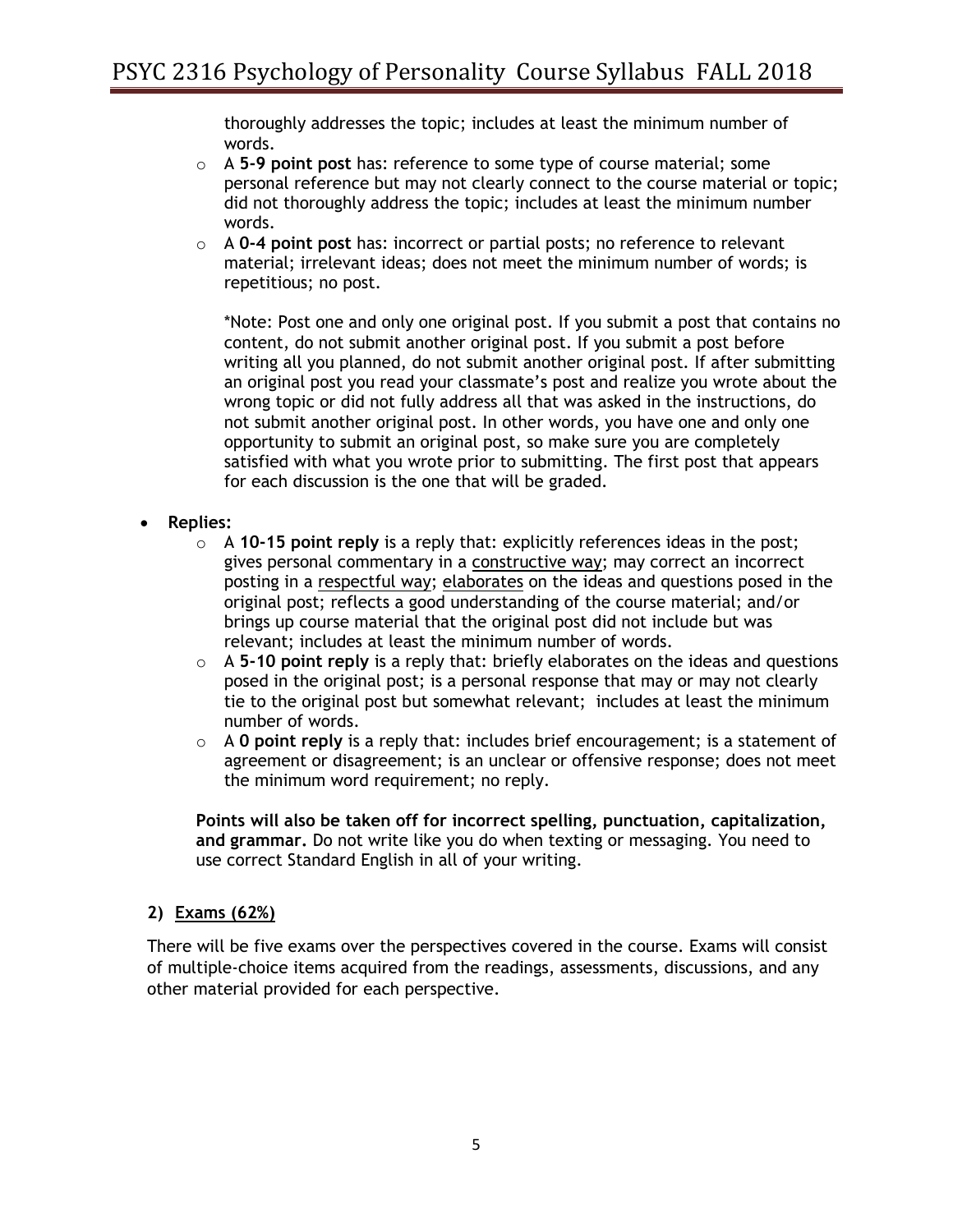### **Grading Scale:**

What will determine your letter grade for the course will be the number of points you earn in the course from discussions and exams.

| $Introduction =$                | 10 pts.  |
|---------------------------------|----------|
| 8 Discussions at 30 pts. each = | 240 pts. |
| 5 Exams at 100 pts. each $=$    | 500 pts. |
| Total Points Possible =         | 750 pts. |

**The points needed to earn each letter grade will be determined as follows:**

| 675 pts. to 750 pts. = A (90.0% to 100.00+%)           |                                |
|--------------------------------------------------------|--------------------------------|
| 600 pts. to 674 pts. = $\,$ B (80.0% to 89.99%)        |                                |
| 525 pts. to 599 pts. $=$ C (70.0% to 79.99%)           |                                |
| 450 pts. to 524 pts. = $D(60.0\% \text{ to } 69.99\%)$ |                                |
| 0 pts. to 449 pts =                                    | $F(0.0\% \text{ to } 59.99\%)$ |

#### **Important**:

It is impossible to accommodate each individual student's schedule in regard to working hours, other courses you are taking, trips out of town, harvesting season, etc. It is recommended that you do not wait until the last minute (or last hour or even last day) to complete your work.

Extensions will **not** be given for deadlines for the work due in this course. If you miss a deadline, you receive a zero (0) for the missed work – NO EXCEPTIONS.

You may be administratively dropped from this course without notice if you miss the due dates for any combination of Discussions and/or Exams totaling more than six (6). Failure to log onto Blackboard for 14 consecutive days will result in being administratively dropped from the course if items of work are missed during that time.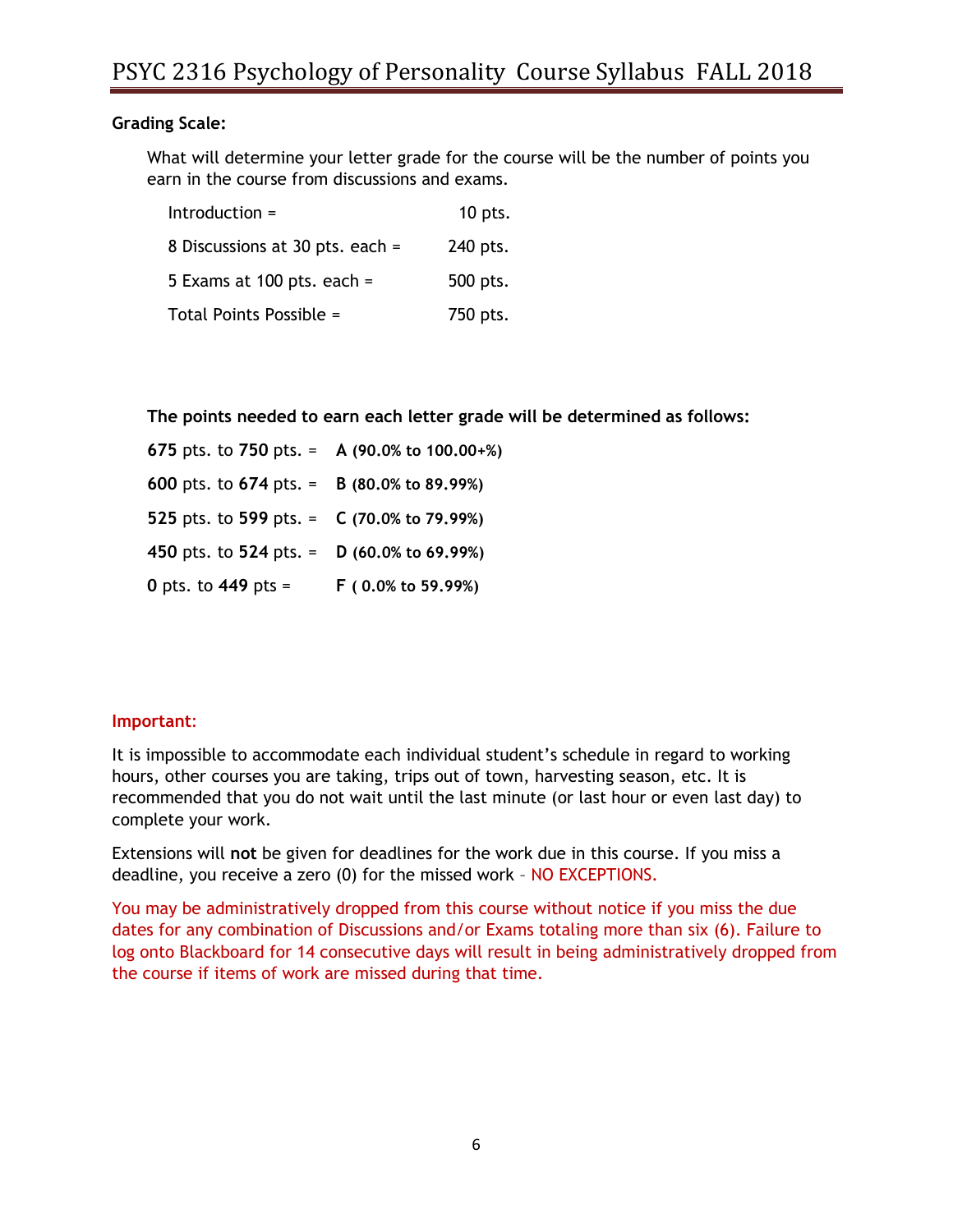### **Online and Message Board Netiquette**

Some of you may have participated in on-line discussion boards before and some of you may not have. The following are expectations of students in this course for posting on the discussion board. I encourage each of you to familiarize yourself with the instructions and these expectations. The points available for you to earn on the discussion board are a major part of your grade and I know that all points are valuable to you. Please let me know if you have any questions.

**Read Before Participating**. Read the syllabus so that you understand the instructions and grading rubric for the discussion board. Also, read about the theorists and other information provided on Blackboard and watch the videos (where available) before completing posting so that you have an understanding of the material. I will be most impressed with individuals who can incorporate course materials into their posts. This is a part of the grading requirement and also a key skill you should leave college with is the ability to support your positions; this online forum is an appropriate place to hone this skill. Refer to readings and course notes to support your points.

- 1. Communicate Clearly. Write clearly when you compose a message. Review your message carefully before clicking **Submit**. Typos can be confusing. Remember, if your message can be misunderstood, it will be.
- 2. Writing Standard. All discussion postings and e-mails should be presented using the conventions of *Standard Written English*. While slang, regional idioms, and informal kinds of self-expression are appropriate in some contexts, they are out of place in academic writing. I expect all students to demonstrate proficiency in using the conventions of academic English in their written work. This means that you need to spell correctly, use the proper word (example: know when to use "there" or "their", etc.), use paragraph formatting, correct punctuation, etc.
- 3. DO NOT USE ALL CAPS. Typing in all capital letters is frowned upon; it's the equivalent of screaming. It's considered an aggressive way to post and it doesn't come off as being very friendly. It also makes your message more difficult to read.
- 4. Be Respectful, Kind and Honest. Don't issue personal attacks, use profanity, or post threatening, abusive, harassing, or otherwise offensive language or images. Keep your messages appropriate and courteous at all times. Please disagree with other opinions respectfully. If you are unsure if something is inappropriate, ask yourself these questions: Would you say it to the person if she were standing right in front of you? Would you say it to your best friend or loved one? Are you calling someone names? How would you feel and react if faced with the same message from someone else? If it would anger or upset you, you might consider re-framing your thoughts in a less objectionable tone.
- 5. Disagreements. There will be disagreement and this is good, otherwise we will be bored. Disagreement can be very constructive; it encourages us to reconsider our own positions and either recommit, expand, or discard them. However, I must at all times hear/see you debating the idea and not making a personal attack on an individual. Note that this is a skill to learn like any other – how to debate and get your point heard. Personal insults and attacks impede the development of critical thought. Avoid "you" statements, which can be more easily interpreted as accusations ("you don't know what you're talking about", "the problem is people like you,"